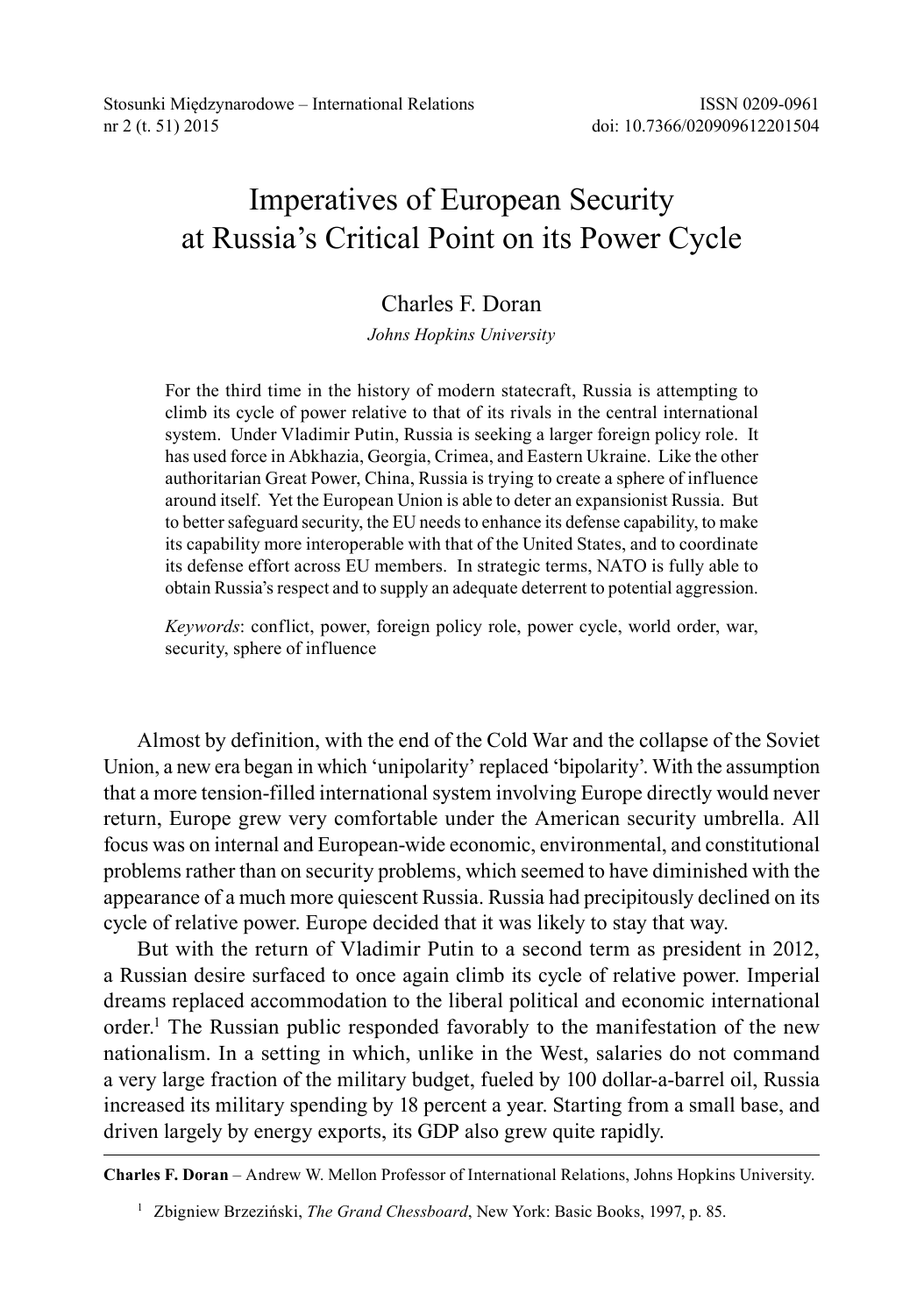But we know that when a state passes through the lower turning point on its power cycle, as Russia is attempting to do, the probability of major war is likely to increase sharply.<sup>2</sup> This increase in the probability of war occurs because rapid structural change creates huge political uncertainty among the Great Powers and hence opportunities for aggression.

In normal or more certain intervals of statecraft, such as that between 1871 and 1885, and again between the last decade of the 20<sup>th</sup> century and the first decade or so of the 21st century, the diplomatic chessboard is familiar. The 'certainties' of world politics are that: (1) the number of players in the central system is known, (2) their relative power is understood, (3) the rules of the game are in essence observed, and (4) the equilibrium of interaction is roughly stable. However, in each of the historical intervals of systems transformation involving radical structural change that follows the more normal intervals of statecraft, the so-called 'certainties' of statecraft are quite abruptly replaced by great uncertainties.

When several Great Powers pass through critical points on their respective power cycles at about the same time in history (an interval known as systems transformation), the flat diplomatic chessboard is twisted and torn.<sup>3</sup> The number of players in the central system is unknown. Guessing the levels and trajectories of relative power becomes very difficult. Whether the rules of the game will continue to be observed is much in doubt. The equilibrium of world politics is upset. Everything becomes uncertain.

No one knows whether any of the four crucial structural characteristics will continue to prevail. Deterrence challenges increase in number. The failure of deterrence grows more likely. Political uncertainty, causing gross policy distortions, undercuts expectations about the projection of future foreign policy role and security.

Under these new conditions of radical structural change, for example at the lower turning point on a state's power cycle, aggression becomes more feasible and more likely. In a word, to quote the late British writer Martin Wight, '*A Great Power does not die in bed*'.4

This is the situation in which the West finds itself today. Putin's political intentions are unknown but are suspect. NATO belatedly is waking up to the new dangers. Putin's occupation and annexation of Crimea has turned the rules of international order on their head. Not for more than sixty years has a Great Power annexed territory by force. This action challenges the legitimacy of international order. Interventions have occurred in abundance, but these are brief and conditional. Permanent annexation of territory by force by a Great Power, which undermines the very essence of international

<sup>2</sup> C.F. Doran, 'Economics, Philosophy of History, and the "Single Dynamic" of Power Cycle Theory: Expectations, Competition, and Statecraft', *International Political Science Review*, 2003, Vol. 24, No. 1, pp. 13–49.

<sup>3</sup> C.F. Doran, *Systems in Crisis: New Imperatives of High Politics at Century's End*, Cambridge: Cambridge Univ. Press, 1991.

<sup>4</sup> M. Wight, *Power Politics*, Harmondsworth, England: Penguin Books, 1979, p. 48.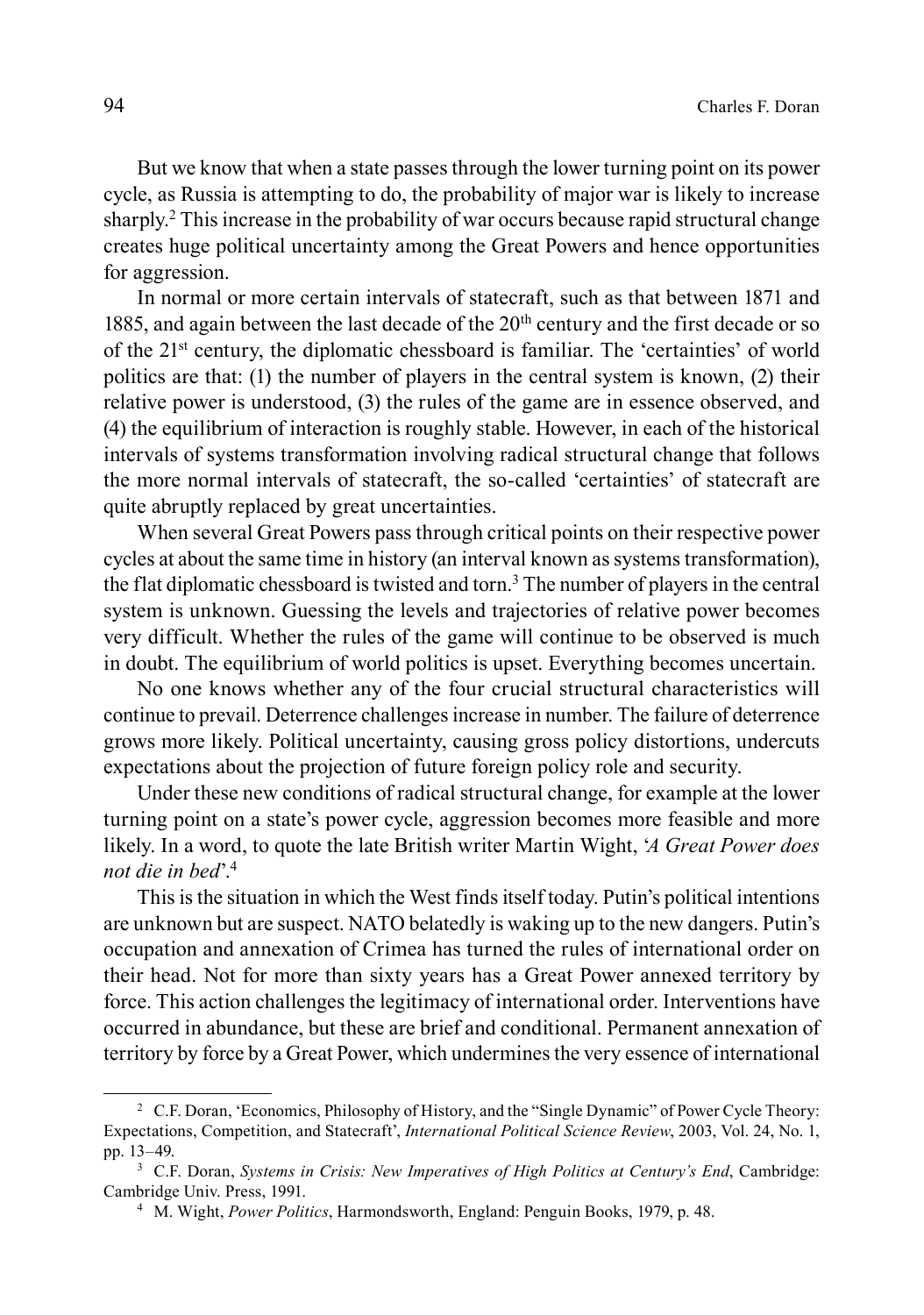order, has not occurred since the days of World War II. International order is under siege.

#### **Multipolar myths**

'*Neighboring states*', according to German Bundeskanzler (Federal Chancellor) Angela Merkel in commenting on Putin's notion of world order, '*are suddenly no*  longer partner countries but spheres of influence<sup>' 5</sup> The liberal trade and political order conceives of states as partners with respect to exchange and to specialization. States form partnerships in terms of peacekeeping and in international regime formation. Pluralism prevails either in terms of a 'concert of nations' or as a 'balance of power.' But the notion of the sphere of influence is alien to all of these liberal international political concepts of world order.

The idea of the sphere of influence emerges out of a notion of world politics that stresses political hierarchy, neo-mercantilism, exclusivity, and military domination. Prior to the second half of the  $20<sup>th</sup>$  century, the sphere of influence is the outgrowth of an earlier era of authoritarian rule. A Great Power sought a sphere of influence, or a buffer, to protect itself from its enemies in an era when that was still somewhat possible. Countries within the sphere of influence were little more than pawns. They were subservient to the Great Power in terms of wealth generation as well as status and security. They were to be exploited or used by the Great Power for its own purposes. In the Soviet era, although neither the United States nor the members of Western Europe ever acknowledged the political or legal existence of such a sphere, the Soviet Union claimed Eastern Europe as its sphere of influence. This resort to sphere of influence thinking is why Mikhail Gorbachev could warn of a return of the Cold War.

Today the two Great Powers, China and Russia, seek to establish spheres of influence around themselves. The sphere of influence notion is compatible with and arises from the authoritarianism of the domestic political structure and party affiliation of both China and Russia. Lacking any true internal checks and balances on power, China and Russia seek to project this form of political thinking externally onto the international system. Its first manifestation locally is to create a buffer of subordinate states around themselves that are tightly linked and alienated from all other governments in terms of security relationships.

As is evident from Chinese behavior in the South and East China Seas, resources are not shared but disproportionately owned and controlled by the dominant state. As is evident in Crimea, East Ukraine, and parts of Georgia, Russia goes further by attempting to reduce the sovereignty of the pieces of territory under its control in the sphere of influence to zero. Local populations that speak Russian are manipulated into this type of unequal association on the basis of emotional attachment (irredentism)

<sup>5</sup> 'European Leaders Fear Growth of Russian Influence Abroad', *The Guardian*, 17 November 2014.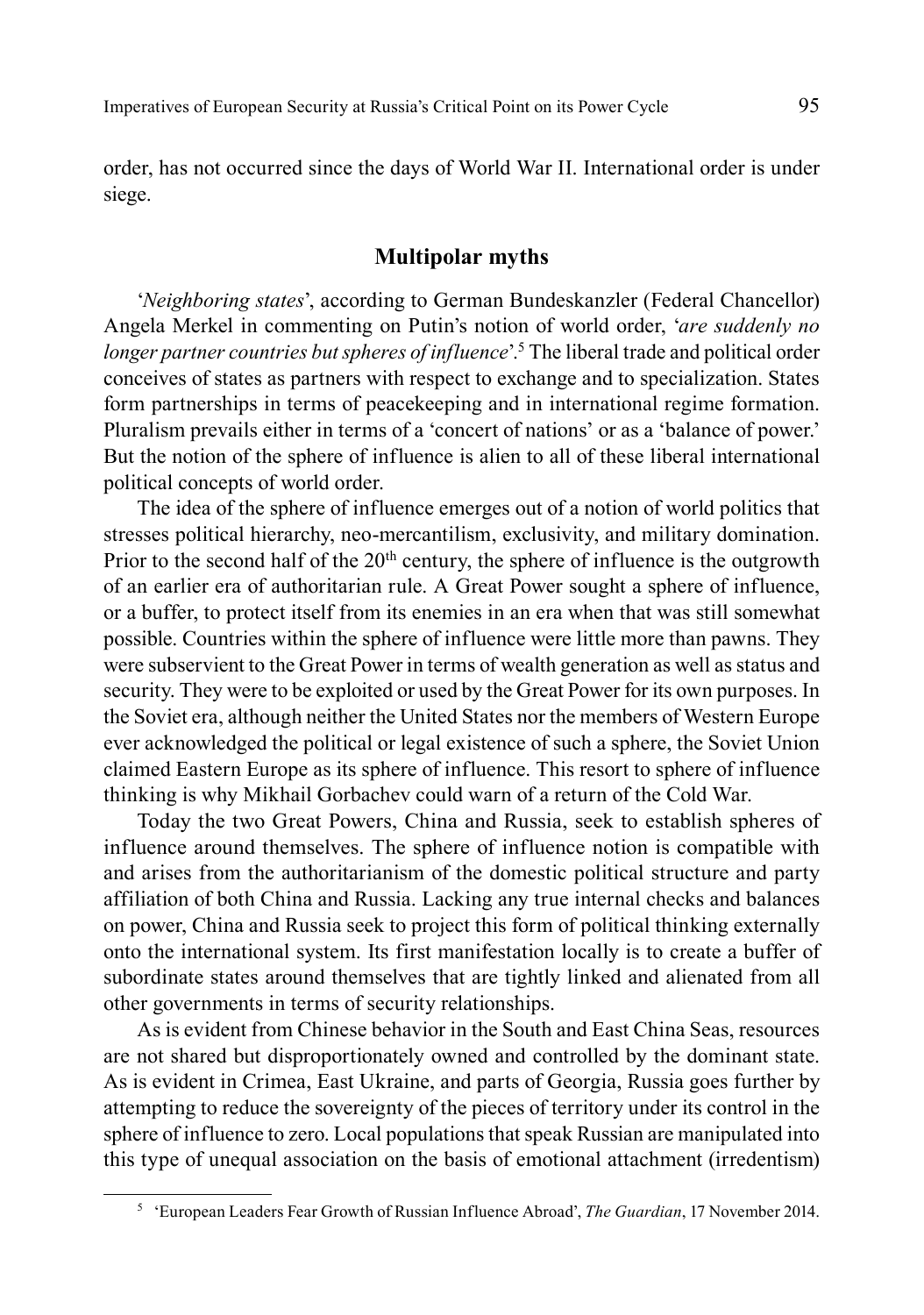and by the bribery of certain members of the elites who are willing to cooperate with the dominant actor, and ultimately by coercion.

Multipolarity is now espoused by Russia and China as a way of differentiating their notion of world order from that of the democracies. Since the United States remains the only actor with a genuinely global reach militarily, they conveniently identify the US as the sole opponent to multipolarity. But with more than 400 plane sorties to the borders of the democracies world-wide in 2014 causing these governments to scramble their fighter planes in response, and with a few projections of naval power such as those off-shore of Australia during the 2014 Group of 20 meetings and in November 2014 in the English Channel, Russia, symbolically at least, is surely trying to claim such a global extension of power. Likewise China is attempting to project power through the launching of nuclear missile carrying submarines into the wider Pacific Ocean.

So at the same time that China and Russia independently 'promote' the notion of multipolarity, they are trying to project a larger air and naval presence globally. Yet – and this is key – whatever the contradictions between strategic concept and actual conduct, the authoritarian states are attempting to employ multipolarity as a direct challenge to the assumptions of openness and exchange expressed in the liberal trade and political order.<sup>6</sup>

To reiterate, while Russia and China advocate a form of multipolarity that would leave them with preponderance in a local sphere of influence, they are in reality expanding into global regions as fast as their respective military build-ups permit. This contradiction between strategic claims about multipolarity and actual foreign policy conduct regarding the desire for a world foreign policy role on the part of Russia and China is growing more and more evident day-by-day.

#### **Russia once again attempts to climb its cycle of relative power**

Many Great Powers have passed through at least a segment of their power cycles historically.<sup>7</sup> A few like Germany have passed through an entire cycle.<sup>8</sup> Some, like Japan, are in decline today often from an earlier high level of relative power.<sup>9</sup> Japan reached its apex of relative power in the early 1990s – a plateau that was increasingly pulled into its current declining path by its own sluggish economic growth – and China's much higher growth rate. Other states like China are on the rise, in China's case quite

<sup>6</sup> J.S. Nye, Jr., *Bound to Lead: The Changing Nature of American Power*, New York: Basic Books, 1991, pp. 231–261.

<sup>7</sup> C.F. Doran, *Systems in Crisis*, op.cit., pp. 148–151.

<sup>8</sup> C.F. Doran, *International Political Science Review*, op.cit., pp. 28–30.

<sup>9</sup> C.F. Doran, 'Power Cycle Theory, the Shifting Tides of History, and Statecraft', *Bologna Center Journal of International Affairs*', 2012, Vol. 15, pp. 1–12; T. Inoguchi, 'Generating Equilibrium, Generating Power Cycles', *International Political Science Review*, 2003, Vol. 24, No. 1, pp. 167–172.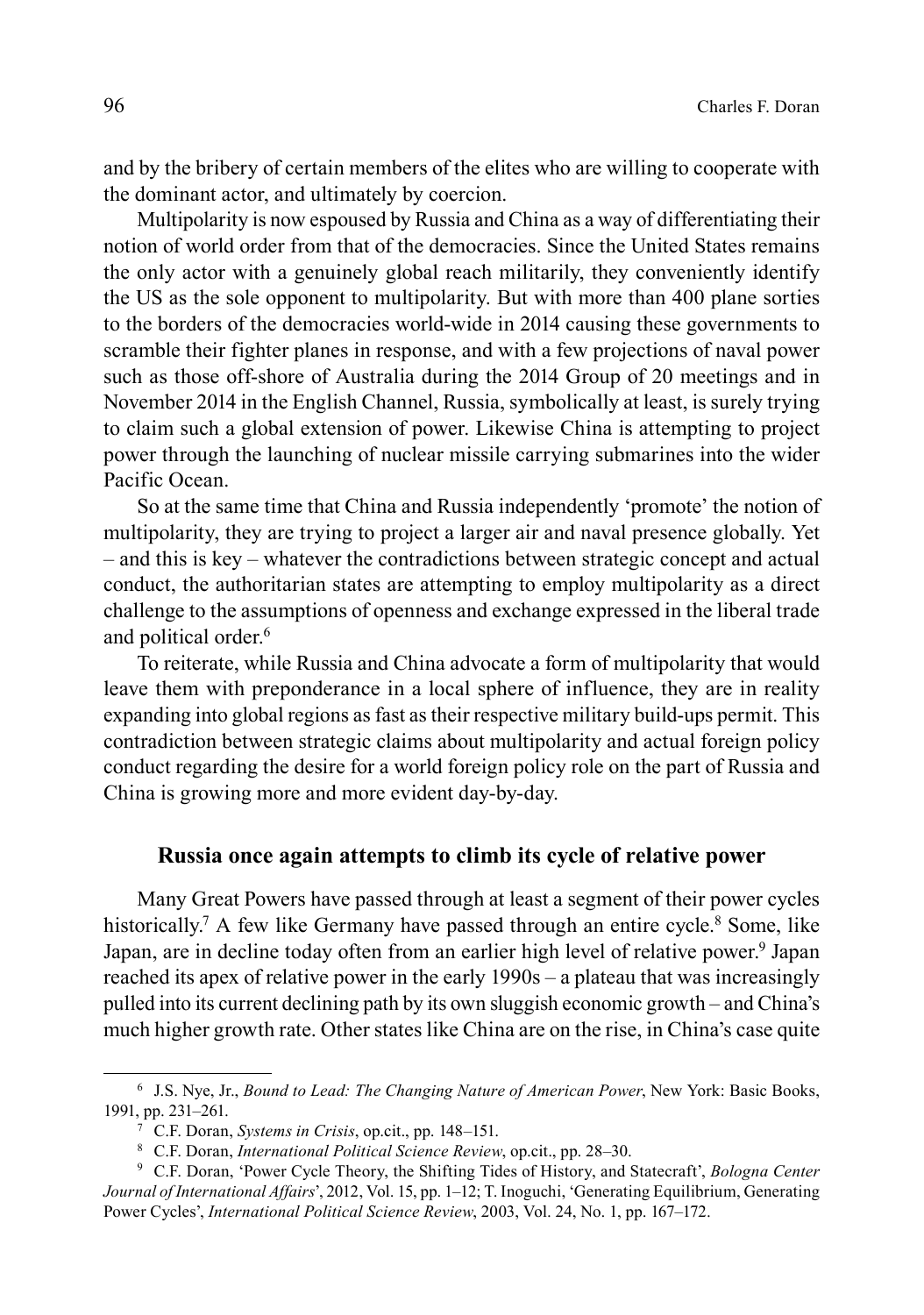rapidly.10 The EU itself is a kind of loose, additive, amalgam of the power cycles of its component states. Unprecedented was the precipitous collapse of the Soviet Union in 1989 leaving Russia at a level of overall power that was massively abbreviated.11 But Russia is revealing its unique place among Great Powers in a further sense: after having passed through entire intervals of rise and decline twice-over historically, Russia is attempting today to climb its power cycle for the third time.

What explains the passage of Russia through a repeated cycle of rise and decline in its relative power? Nothing deterministic explains the Russian movement on its power cycle. As with that of the other Great Powers, all outcomes are probabilistic. But historical circumstance is very relevant. Beginning in the 16<sup>th</sup> century with the defeat of the Tatars, Russia expanded its territory from Lithuania to the Pacific Ocean. This growth and consolidation of territory and population led to a situation in which Russia was able to field one of the largest armies in Europe. By the advent of the Napoleonic Wars, Russia had reached a peak in the level of its relative power.

However, in the 19th century Russia entered relative decline. The reason Russian power was in decline was that unlike Britain, Holland, France, the United States, and Prussia/Germany, Russia was a late industrializer. Since GDP and per capita wealth are key components of national power, Russian power declined in relative terms while that of the countries of Western Europe rose. But as Pyotr Stolypin, the Russian Finance Minister, boasted in 1905, Russia would 'show the world what it could do'.<sup>12</sup> It began to industrialize and to rise on its power cycle prior to the Russian Revolution of 1917. Much as Tocqueville had prophesized in 1837 regarding the  $20<sup>th</sup>$  century (and as Germany prior to 1914 feared), by the end of World War II Russia was one of the two most powerful states in the system.13 It was one of the two 'poles' constituting the central international system.

By 1970, other faster growing states in the central international system began to take power away from Russia. Russia, for example, could not keep up with the growth in technological sophistication of American industry or of American weaponry. Kissinger had opined in the late 1960s, the 'dawn of the superpowers was drawing to a close,' but this close came much faster for the Soviet Union than for the United

<sup>10</sup> C.F. Doran, 'Power Cycle Theory and the Ascendance of China: Peaceful or Stormy?', *SAIS Review*, 2012, Vol. 32, No. 1, pp. 73–87; Y.K. Yoon, 'Power Cycle Theory and the Practice of International Relations', *International Political Science Review*, 2003, Vol. 24, No. 1, pp. 5–12.

<sup>11</sup> M. Sulek, 'Teoria cyklu sily – wklad Charlesa F. Dorana wrozwoj Kierunku realistycytnego w w nance o stosunkach miedzynarodowych' (Power Cycle Theory – the contribution by Charles F. Doran in the development of realism in international relations science); for an elaboration of the statics of international relations theory see: M. Sulek, 'Introductrion to Powermetrics', *Lecture*, 20 December 2014, Warsaw, Poland: University of Warsaw.

<sup>12</sup> N.V. Riasanovsky, *A History of Russia*, Oxford: Oxford University Press, 8th ed., 2010, pp. 370–430; J.M. Thompson, *A Vision Unfulfilled: Russia and the Soviet Union in the Twentieth Century,* Lexington, MA: D.C. Heath and Company 1996, pp. 80–85.

<sup>13</sup> A. de Tocqueville, *Democracy in America*, Harvey C. Mansfield and Delba Winthrop, Trans. Eds., Chicago: Univ. of Chicago Press, 2000, pp. 412–413.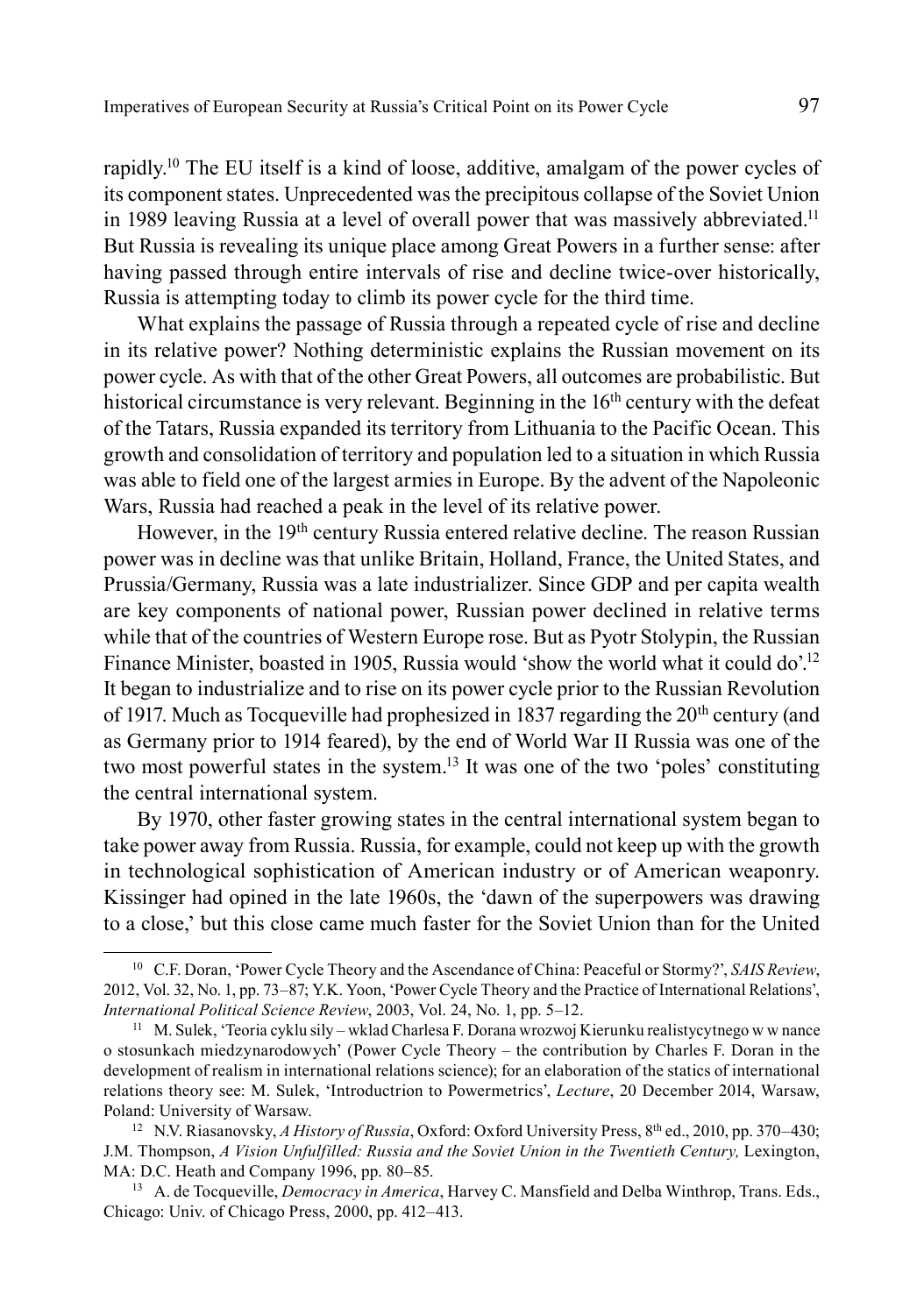States.14 Suddenly, without warning, systems transformation occurred. The Soviet Union collapsed. Bipolarity disappeared. In a totally unprecedented way, Soviet power took a step-level function downwards in 1989 on the heels of fragmentation, leaving Russian power relative to that of its neighbors a fraction of what it had been decades earlier.

Accounts in the popular press sometimes describe Russia as though it were still a declining power. Technically this is no longer correct. It is certainly not just a 'regional' power. In truth, Russia is probably still trapped at the nadir of its power cycle. But it is very slowly attempting to creep up its power cycle once again. Not only under any historical circumstance is this effort very difficult to accomplish. Conditions for such a passage through a lower turning point on the Russian power cycle at present are singularly not propitious.

Therefore, for the third time in Russian history, as of 2014, Putin has decided to try to traverse the lower turning point on the Russian power cycle, a goal that is not in itself at all problematic. The problem is how Putin is going about this. While motivations are often multiple, this decision is not the primary result of perceived slights in diplomacy or perceived abuse at the hands of the other Great Powers in 1989, as is sometimes alleged by American scholars. Putin will skillfully use these arguments to his tactical advantage and in propaganda.

But this decision, based on irredentism, reveals a deep determination to try to change the course of history and the position of Russia relative to the other Great Powers through whatever means are available or are needed. The occupation of sections of Georgia, the annexation of Crimea, and intervention into the affairs of other former Soviet republics with Russian-speaking populations are not accidents of history as is often believed in the West. Opportunism of course is paramount. But the desire to recreate as much of the old Soviet empire as possible is an apparent objective of contemporary imperial Russian foreign policy. Not to understand these Russian motivations is to fail to read one of the important driving forces underlying statecraft in the early 21<sup>st</sup> century.

However, the odds of achieving a disproportionate growth in relative power are against Russia. A rise in power is not just the result of national will. First and foremost, a rise in relative power is a function of economic achievement.15 Declines in the price of oil and of natural gas are unhelpful. Forty per cent of Russian governmental revenue, at least, and the bulk of the revenue from its exports comes from energy. Russia possesses neither the economic base of China nor the technological sophistication and economic balance of the United States. Russia's major economic shortcoming is its inability to adopt a form of capitalism, even as state-dominated as that of China's

<sup>14</sup> H. Kissinger, *American Foreign Policy*, New York: W.W. Norton, 1974, p. 56.

<sup>&</sup>lt;sup>15</sup> For a discussion of how to unlock the economic and societal riches of a country like Russia see: A. Aleksy-Szucsich, *Economic Benefits of Ethnolinguistic Diversity: Implications for International Political Economy*, Amherst.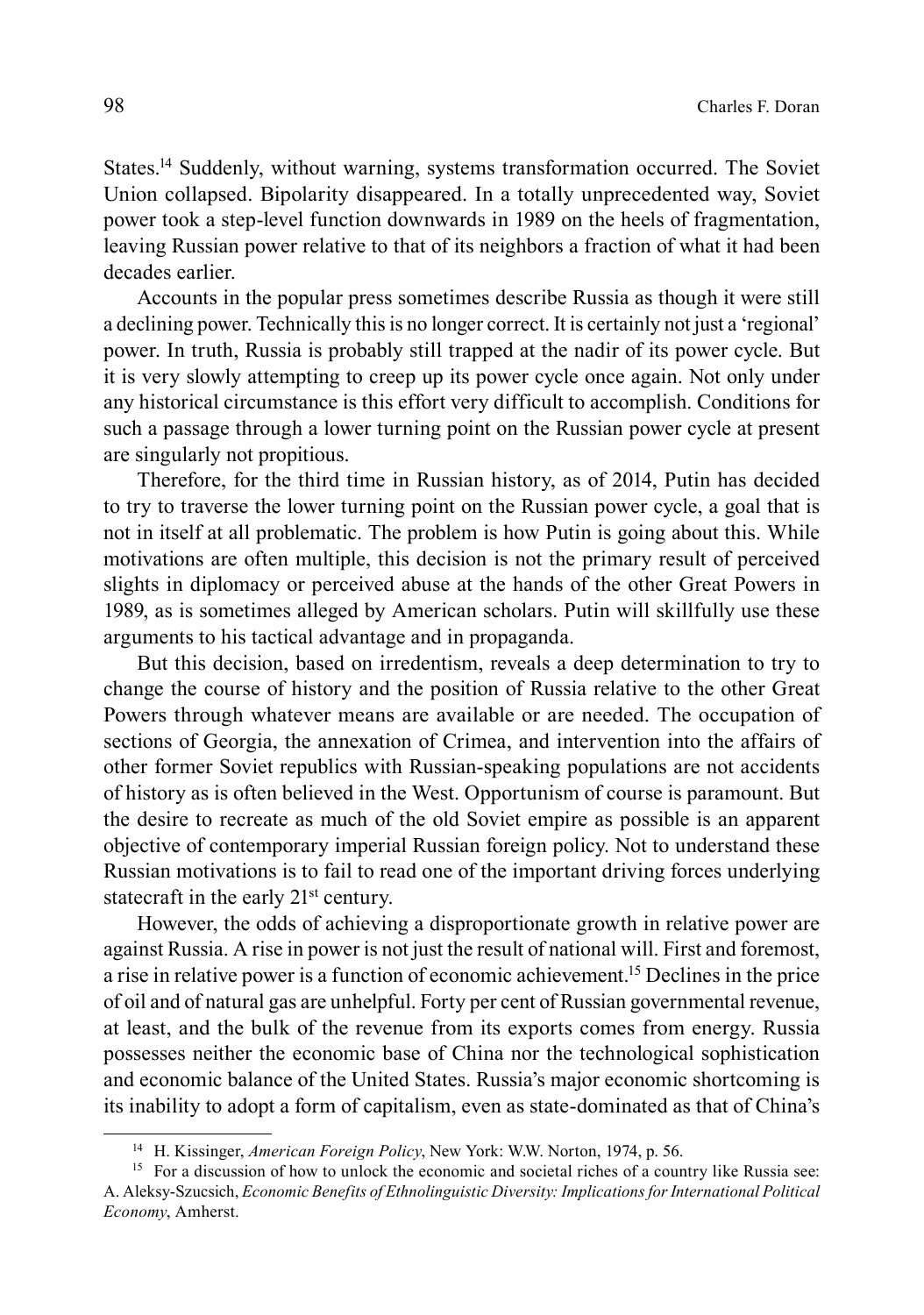economy, capable of unlocking the riches of Russia and its people. Countries other than Russia, like China and India, are also rising faster on their power cycles and with more far-reaching international impact on world politics than Russia.<sup>16</sup>

Moreover, the problem both for Putin's Russia and for its neighbors, especially, is that Putin wants a larger foreign policy role in excess of that supported by the slow incremental increases in Russian power. Likewise, the type of foreign policy role Putin seeks is archaic and reminiscent of that associated with the former Soviet Union in terms of spheres of influence rather than partnership of the sort associated with Western Europe or that of the other democracies such as contemporary Japan or the United States.

Russia's reach exceeds its grasp as Moldova, the Baltic Republics, and Poland have perceived. So a gap has emerged between the level of actual Russian relative power and the level of Russian expectations regarding its projected future foreign policy role. Russia wants more of a role than its level of power justifies. Such gaps historically have been highly destabilizing.

Power cycle theory suggests a further reason for consternation. When two or more states pass through critical points of radical structural change on their respective power cycles in about the same interval of history – such as Japan did at the top of its power cycle, and as Russia is doing at the bottom of its power cycle, and as China may be doing at its first inflection point (where growth goes from concave to convex) on the rising side of its power cycle – systems transformation is occurring. Systems transformation has been shown empirically and historically to be strongly associated with sharp increases in the probability of major war.<sup>17</sup> Attempts by Putin to expand his foreign policy role by force, leading to the annexation or quasi-annexation of territory, as in Crimea, Abkhazia, South Ossetia, and East Ukraine, is very problematic and indicative of future intent. Such actions if involved in further attempts at force use are likely to challenge NATO security. If deterrence fails, war could result.

<sup>&</sup>lt;sup>16</sup> For an excellent assessment of contemporary Indian foreign policy see: J. Zajaczkowski, 'India's Foreign Policy Following the End of the Cold War', in J. Zajacskowski, J. Schoettli, M. Thapa (eds), *India in the Contemporary World: Polity, Economy and International Relations, London: Routledge, 2014,* pp. 265–308*.*

<sup>17</sup> D. Chiu, 'International Alliances in the Power Cycle Theory of State Behavior', *International Political Science Review*, 2003, Vol. 24, No. 1, 2003, pp. 123–136; G. Cashman, *What Causes War?* 2nd Ed., Lanham, MD: Roman and Littlefield, 2014, pp. 446–453; A.T. Parasiliti, 'The Causes and Timing of Iraq's Wars', *International Political Science Review*, 2003, Vol. 24, No. 1, pp. 151–156; J. Heim, 'Tapping the Power of Structural Change: Power Cycle Theory as an Instrument in the Toolbox of National Security Decision-making', *SAIS Review*, 2009, Vol. 29, No. 2, pp. 113–127; P. James and L. Hebron, 'Great Powers, Cycles of Relative Capability, and Crises in World Politics', *International Interactions*, 1997, Vol. 23, pp. 145–173; T. Parsi, 'Israeli-Iranian Relations Assessed: Strategic Competition from the Power Cycle Perspective', *Iranian Studies*, 2005, Vol. 38, No. 2, pp. 247–269; F. H. Lawson, 'International Relations Theory and the Middle East', in L. Fawcett (ed.) *International Relations Theory and the Middle East*, Oxford: Oxford University Press, 3rd Ed., 2013, pp. 34–36; C.F. Doran, 'Foreign Policy Role,' *The Encyclopedia of Political Science*, G.T. Kurian, editor in chief, Washington, DC: CQ Press, 2011, p. 605.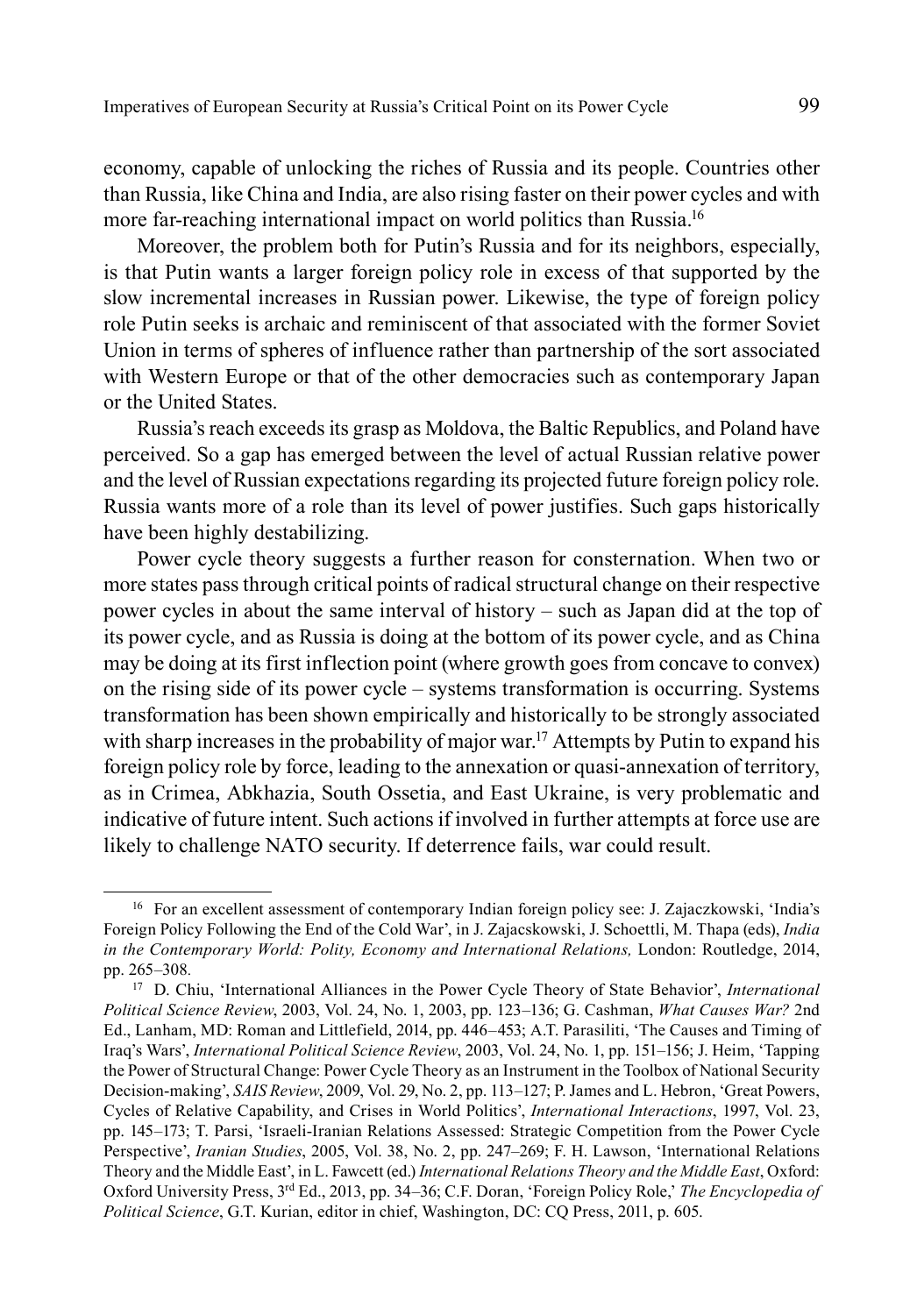#### **Distractions**

In the post-1945 period, most conflict involving the Great Powers has been focused in geopolitical terms, whether during wars such as in Korea or Vietnam, or during peacetime. The existence of such single geographic conflict focus has been clearly identifiable by policy-makers as much as by historians. But today the situation is far different. Today conflict has trifurcated. Raging warfare involving ISIL convulses the Middle East. Putin has once again brought warfare to Europe's eastern frontier. Non-violent but very real conflict spread by China's concerted effort to dominate the East and South China Seas inflames Asia. So the focus of conflict is three-fold and widely disparate in geographic terms. This trifurcation of conflict makes its management far more difficult.

If war is measured, for example, in terms of a minimum of 2000 battlefield deaths, then perhaps as many as 8 wars gnaw at the heart of world order in Africa, the Middle East, Asia, and Europe. In Ukraine alone, the number of battlefield deaths exceeds this minimum threshold for war designation by more than a factor of two. But the focus of conflict involves more than actual fighting on the ground. The focus of conflict involves in particular the disposition of each of the Great Powers towards the others and towards the nature of conflict within a region. Russia and China are stirring politically on the edges of the world stage in uncoordinated but ominous ways. The tensions that result are distracting and difficult to ameliorate.

A consequence of the trifurcation of global conflict is that Putin has been able to exploit American international political entanglements to his own advantage. Involved in two wars in the Middle East (in Afghanistan and in Iraq) simultaneously, the United States was ill-prepared to counter Russian intrusion into Georgia. Putin exploited this American entanglement in Middle East conflict in terms of the timing of his effort to intervene and to occupy Georgia. His true objective was to replace the government and force was to be the end. Partly because of the problems of logistics and supply and partly because of the tactics of the astute US Secretary of Defense, Robert Gates, Putin failed in his goal of replacing the democratically elected government in Georgia with a Russian puppet.

But Georgia was to be an ongoing struggle. Moreover, it was also to be only the first of many struggles for control of as many of the former Soviet Republics as Putin deemed feasible. No sooner had the United States freed itself up from the burdens of Afghanistan and Iraq than the shadow of ISIL dragged the United States once again into the Middle East fray, making the rebalance to Asia more difficult and the effort to support the EU in its confrontation with Russia more problematic. Hence the trifurcation of conflict world-wide has made global coordination of order-maintenance more of a challenge.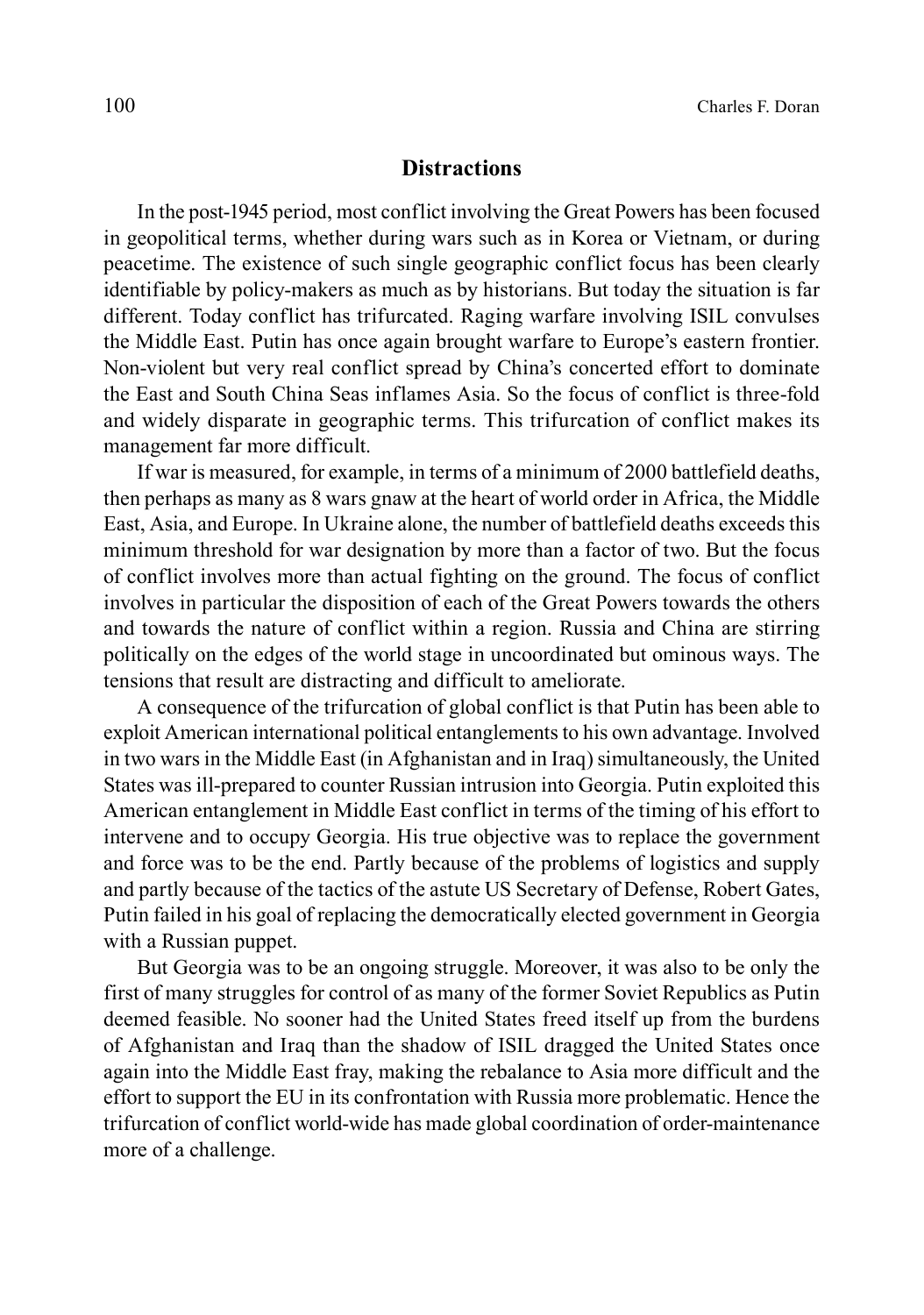#### **Deterrence woes**

According to power cycle theory, two things happen regarding deterrence during systems transformation.18 First, the number of deterrence challenges increases. Second, the number of deterrence failures increases. If the number of deterrence challenges increases and the number of deterrence failures increases, it is not hard to see why an increase in the probability of war occurs. What do these lessons hold for Russia's relationship with the European Union countries and with NATO?

Europe has long neglected its defenses. While the United States has been assuming a defense burden of on average 4 per cent of GDP for some 60 years, Western Europe, and now all of Europe, averages less than 2 per cent. Canada spends perhaps 1.7 per cent of its GDP on security. Poland spends about 2 per cent. Despite their strategic vulnerability, for example, Latvia, Estonia, and Lithuania spend on average less than 2 per cent of their GDPs on defense. Who is supposed to pick up the slack?

The assumption in the past has been that either of two things would happen. First, the assumption was that Russia was not like the Soviet Union. Russia had given up the imperial ways of the Soviet Union. Russia was content to sell energy to the more industrialized countries of Europe and Asia. Ukraine was a special case since it received natural gas from Russia at a subsidized rate. Ukraine could not expect to receive such subsidies without strings attached. But in general, Europe expected Russia to play by the rules of the liberal international and political order. Russia had reformed both internally and regarding its behavior towards other states. Unfortunately, neither of these pious hopes turned out to be correct. Russia has not reformed its internal economy. Russia has not given up its pretenses regarding an attempt to restore its former sense of glory. So, all of these assumptions concerning Russia have proven misplaced.

Second, the assumption was made throughout Europe that if an enhanced European defense was needed, that defense would come from the United States. Academic theories of international relations in the United States promoted the notion that the United States was a hegemon and did not require assistance. Hegemons could 'stand alone.' They did not need help from their allies. Probably no one really believed this convenient fiction, least of all the Europeans and the Americans. But European governments professed to believe that if push came to shove, the United States would bail them out, although perhaps belatedly, as it had throughout the twentieth century. It was 'in the American interest' to do so. The United States was allegedly not serious when it complained about the arduousness of disproportionate burden-sharing. This lament was aimed after all, in the view of some, at only the domestic American taxpayer. The United States would continue to provide the conventional deterrent necessary to

<sup>18</sup> C.F. Doran, *International Political Science Review*, op.cit., 2003, p. 43; B.F. Tessman and S. Chan, 'Power Cycles, Risk Propensity and Great-Power Deterrence', *Journal of Conflict Resolution*, 2004, Vol. 48, No. 2, pp. 131–153.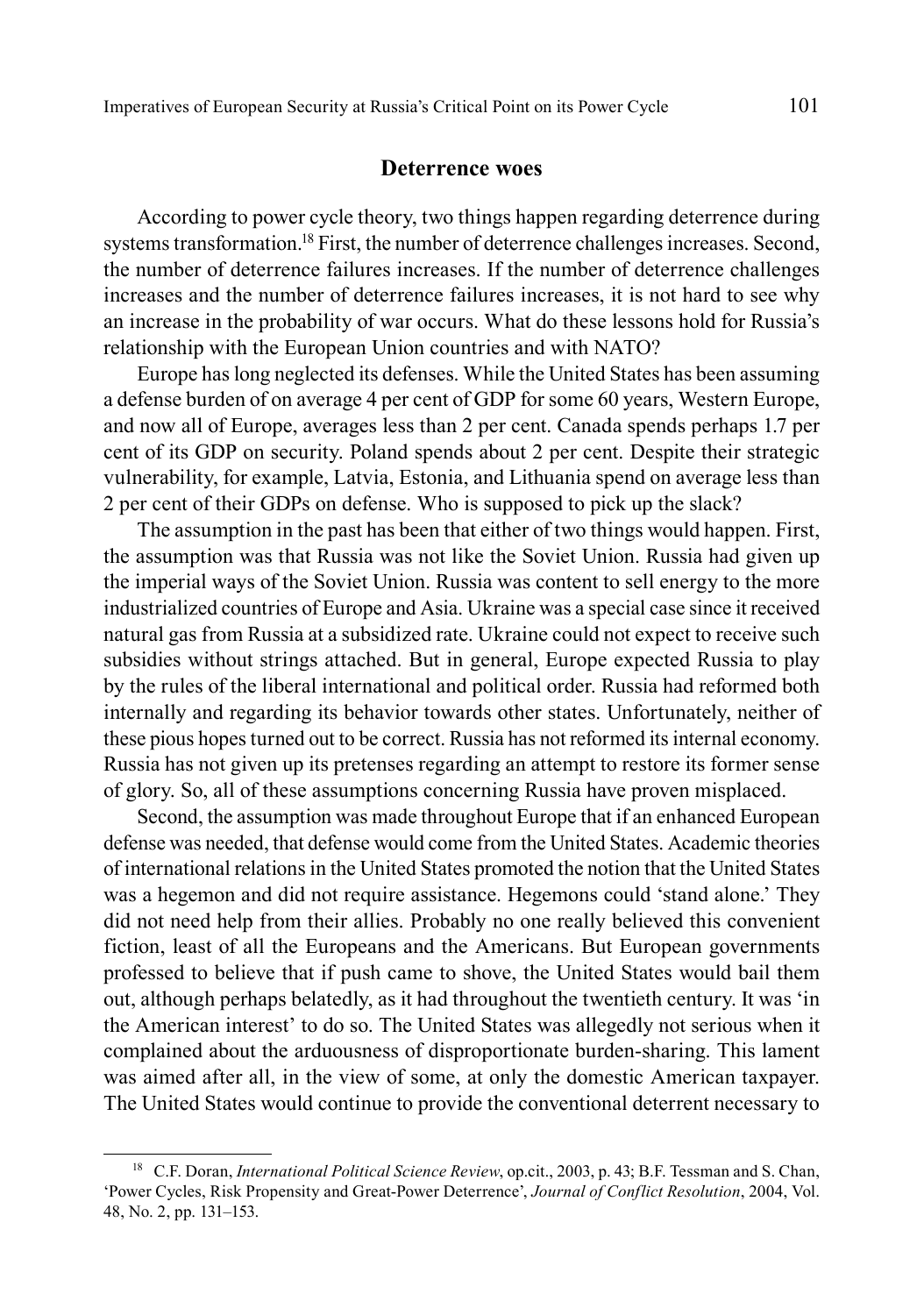overcome the vulnerability in Europe created by the failure to provide an adequate conventional deterrent and set of defenses of its own.

As things have turned out, neither the first assumption nor the second assumption has proven correct. Russia has not embarked on a benign path. The United States with all of its global responsibilities is not able to try to do for Europe militarily what Europe can after all do for itself. Europe is one of the richest regions in the world. Operating from inside NATO (so no invidious competitions arise between the EU and the United States), Europe can take the steps militarily to deter Russia in conventional terms regardless of the impulse that stems from the Kremlin. In the last analysis, the United States will not abandon Europe. Extended deterrence in terms of nuclear capability remains vital in the face of such provocations as the Russian movement of nuclear capability into the Crimea. But the United States needs evidence that Europe is truly attempting to meet its own conventional defense needs. To date, that evidence is not very convincing.

One of the reasons that this evidence is so unconvincing is that Europe suffers from huge military redundancies. Every government wants its own army. But even if those armies were well-trained and well-equipped, they do not complement and reinforce each other. Everyone tries to do the same thing. Very little accumulation and no specialization exist across the armed forces of the individual Member States of the EU.

Suppose one-half of the military budget of each European country were pooled in a large central fund inside NATO and for all of Europe. Why inside NATO? The explanation is simple. Europe in its own self-interest ought not give to the United States the impression that American contributions to European defense are unnecessary, least of all unwelcome. If Europe obtains a centralized military capability inside NATO that can effectively work alongside that of the United States, Putin will back off. He does not want an arms race he cannot afford and that he cannot win. By centralizing part of the European defense budget and part of the European military effort, and by making the expenditures on equipment interoperable with that of the United States, the NATO deterrent will look so strong that Putin or a successor will not dream of meddling inside the band of countries between the Russian border and the European frontier. For maximum effectiveness and maximum efficiency, at very little additional cost, greater interoperability between American armed forces and European armed forces is not only possible but is essential. For example, in response to the Russian deployment of tactical nuclear weapons, S-400 (SAM) missiles, and Tshander-M 9K720 short-range missiles to Kaliningrad, the decision of Polish President Bronislaw Komorowski to purchase U.S. Patriot surface-to-air defense missiles designed to counter ballistic and cruise missiles and aircraft is the kind of action that addresses both the need for a thickened deterrent and interoperability.

NATO suffers from two huge applications of the free rider problem. First, Europe has been spending a lot less on defense capability than its security vulnerability would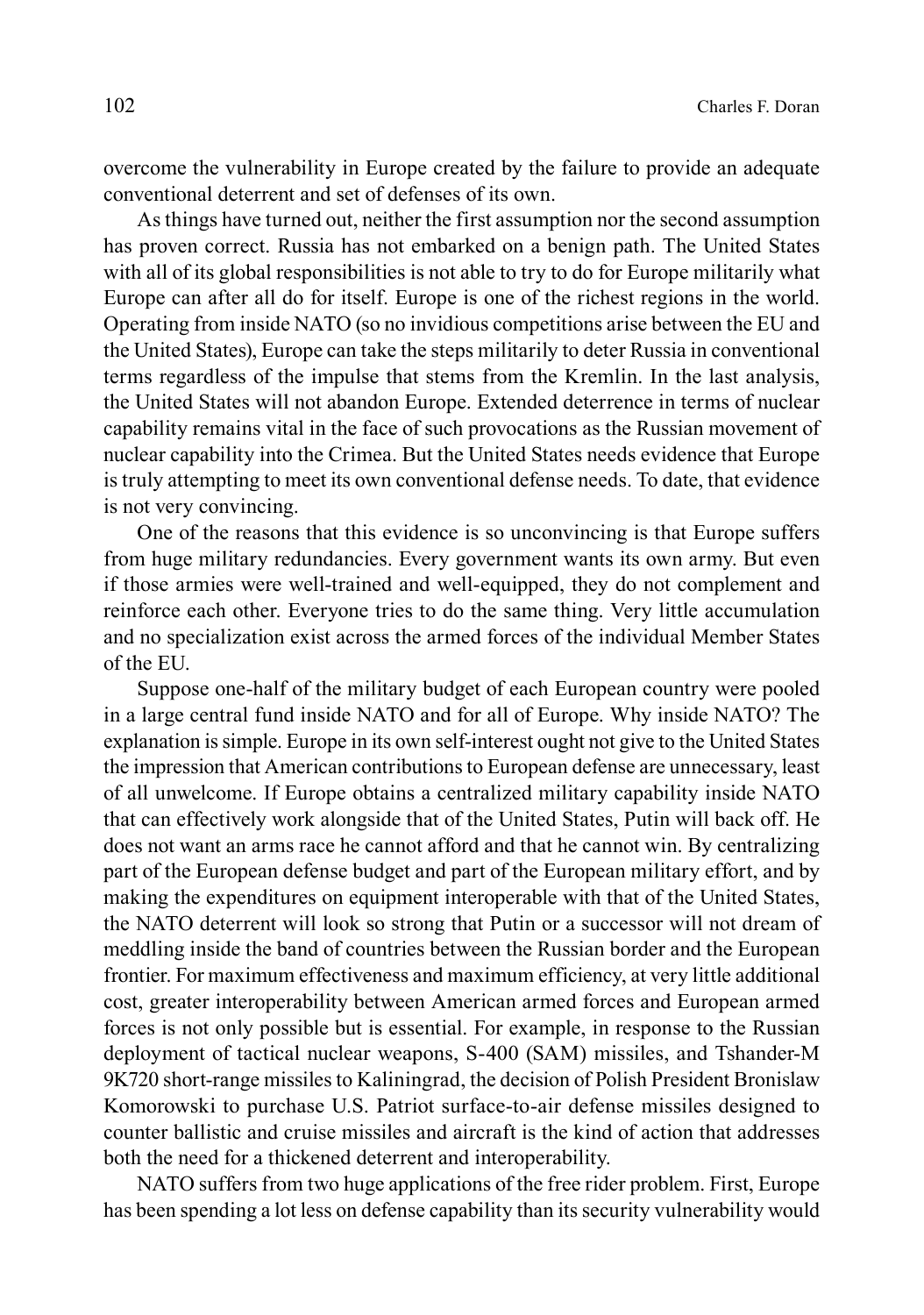appear to dictate. The United States is expected to fill this large gap with its own conventional capability. The so-called 'economic theory of alliances' even provides a theoretical explanation why such a free rider problem is likely to emerge once the alliance leader spends what it views as necessary and sufficient.19 The problem with this theory is that it does not properly take into account differences in the degree of insecurity and differences in the willingness to absorb costs of security for the states that comprise the greatest examples of free-riding. Reality calls into question whether alliance security is truly a 'collective good'.

Second, an application of the free-rider problem exists inside Europe. Inside Europe, Britain and France have been assuming most of the burden of European security. This arrangement simplifies decision-making. But in the end, the rest of Europe expects Britain and France to supply them with adequate security for which the rest of Europe does not expect to have to pay. Ultimately this arrangement is debilitating with respect to the European defense consciousness, and especially debilitating regarding areas that lie adjacent to NATO boundaries but outside those boundaries. Governments inside NATO become willing accomplices to Russian aggression along the eastern European frontier, sometimes abetted by Russian bribes in the form of energy supply or promises of future financial aid.

In sum, as things stand today, three problems arise with the European defense contribution. (1) Given the magnitude of the threat Europe faces, the European contribution to conventional defense is too small as a percent of GDP. (2) Across the member countries, this defense contribution is too lacking in specialization and accumulation, and too redundant. (3) Limiting its utility as a deterrent, this defense contribution is too lacking in terms of interoperability with American capability. Of course, Europe's response may be that without a single defense policy and without a single foreign policy, no pooling of defense expenditure is possible. But to this observation there are two counter-responses. Would Europe like to lose territory and interests because it has been unwilling to utilize its potential capability more efficiently and effectively? Would Europe like to spend more on military capability needlessly because it has not been willing to think cooperatively across its Member States? Inefficiency and redundancy are expensive. Either eliminate the inefficiency and redundancy in defense expenditures or spend a lot more in the aggregate in lieu of proper coordination and rationalization.

In tactical terms, the EU countries must think about whether and how they will get more naval capability inside the Baltic area to the potential assistance of Lithuania, Latvia, and Estonia. Without this capability in place, Russia could all too easily overwhelm the border defenses of these countries and enter them unopposed. Likewise,

<sup>19</sup> M. Olson, Jr. and R. Zeckhauser, 'An Economic Theory of Alliances', *The Review of Economics and Statistics*, 1966, Vol. 48, No. 3, pp. 266–279; See also the understanding with respect to interdependence that is associated with 'democratic peace theory' in: B. Russett, *Grasping the Democratic Peace: Principles for a Post-Cold War World*, Princeton: Princeton Univ. Press, 1993.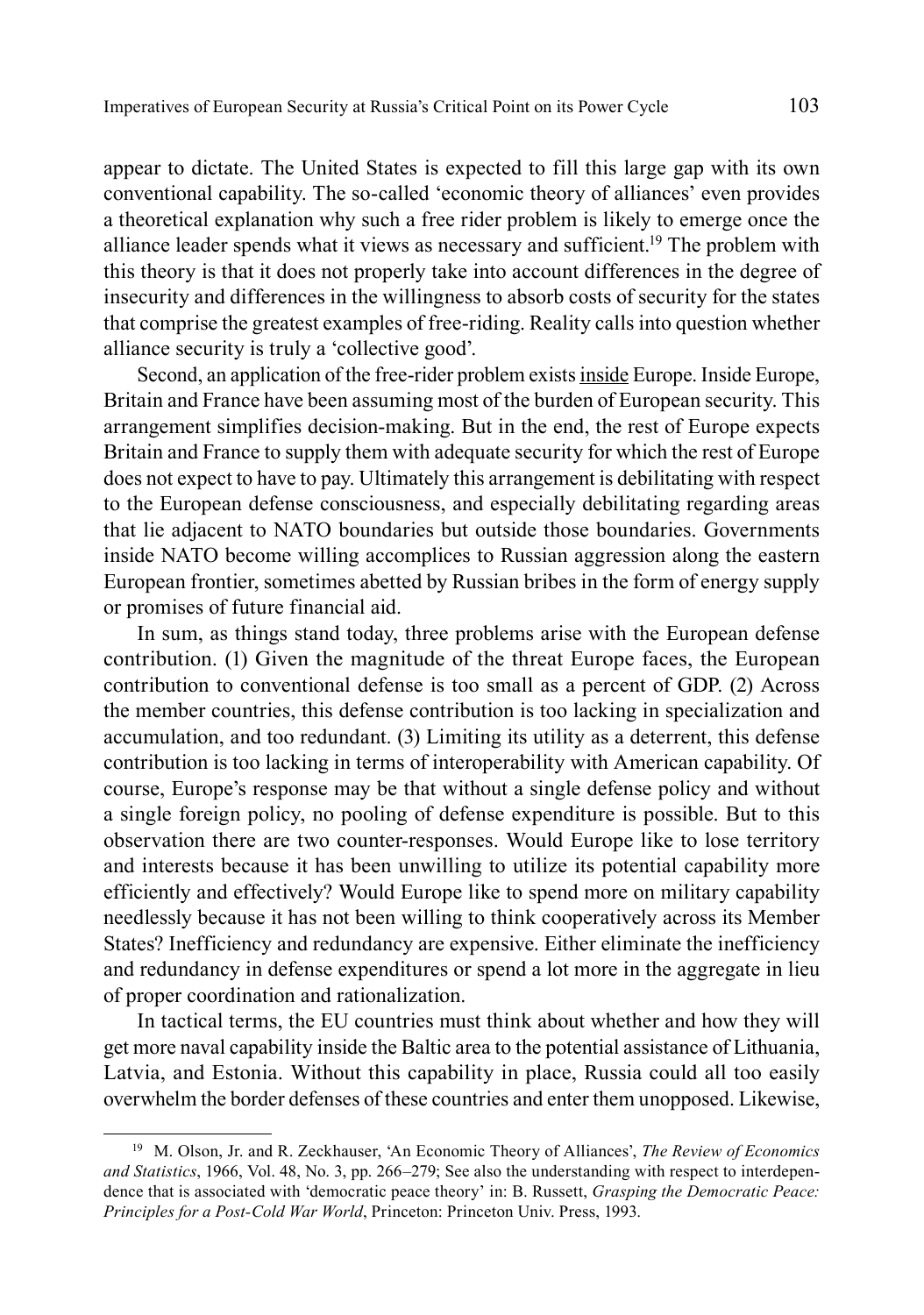they must possess air cover. In an era when Russia has repeatedly transgressed the sovereignty of these countries through bomber sorties, Russian implied intentions are all too clear. If there is no effective NATO response to these transgressions, Putin will conclude that NATO is unprepared and unwilling to provide an adequate defense. This attitude becomes an invitation to further probes, misdemeanors, and ultimately crimes.

#### **Sequencing**

One of the lessons that NATO ought to learn from the recent experience in Ukraine is that it must get its sequencing right. The West holds a naïve view that when it expands its economic embrace through treaties and offers of increased trade, it is supplying an unmitigated benefit not just to the governments so invited but to others within the region as well. But Russia does not subscribe to the liberal political and economic agenda. It views an extension of EU trade and investment arrangements as a threat to its own prosperity and political dominance within the region. For all involved or affected, the EU looks at trade and investment in non-zero sum terms. Russia looks at trade, finance and investment in mercantilist terms that are zero-sum, according to which a benefit to Ukraine must either be good for the EU, or good for Russia, but never for both. An index of how mercantilist Russia is in outlook is the observation by Putin that Russia had more the 400 billion dollars in financial reserves and thus could weather any impact of the sanctions. Like Louis XIV or Frederick the Great, Putin looks at financial reserves as a kind of war chest to build an army rather than as a source of investment upon which the country as a whole can enjoy earnings and a higher future standard of living.

Given this Russian outlook on economic matters, the West, when dealing with the Russia of today, must always put deterrence before the extension of economic interdependence. Only by deterring aggression can the EU countries inside NATO be assured that their overtures to greater trade and investment interaction will be safeguarded and allowed to flourish. To borrow a phrase, 'security trumps trade'. Or, to put the matter more simply, security must precede trade in sequence if trade itself is to benefit all participants (Russia included). This awareness is why for the most part NATO membership had to accompany extensions of EU membership. But alone, NATO membership is hollow if the conventional military substance necessary to provide actual deterrence is not provided and specified for the new members, and for and by the new members themselves.

### **The 'powerless' are not powerless**

In the aftermath of the breakup of the Soviet Union, the West cannot seem to get its perceptions of power, that is, its understanding of relative power, in focus. First, it exaggerated the weakness and benign intent of Russia. Then, oppositely, it exaggerated